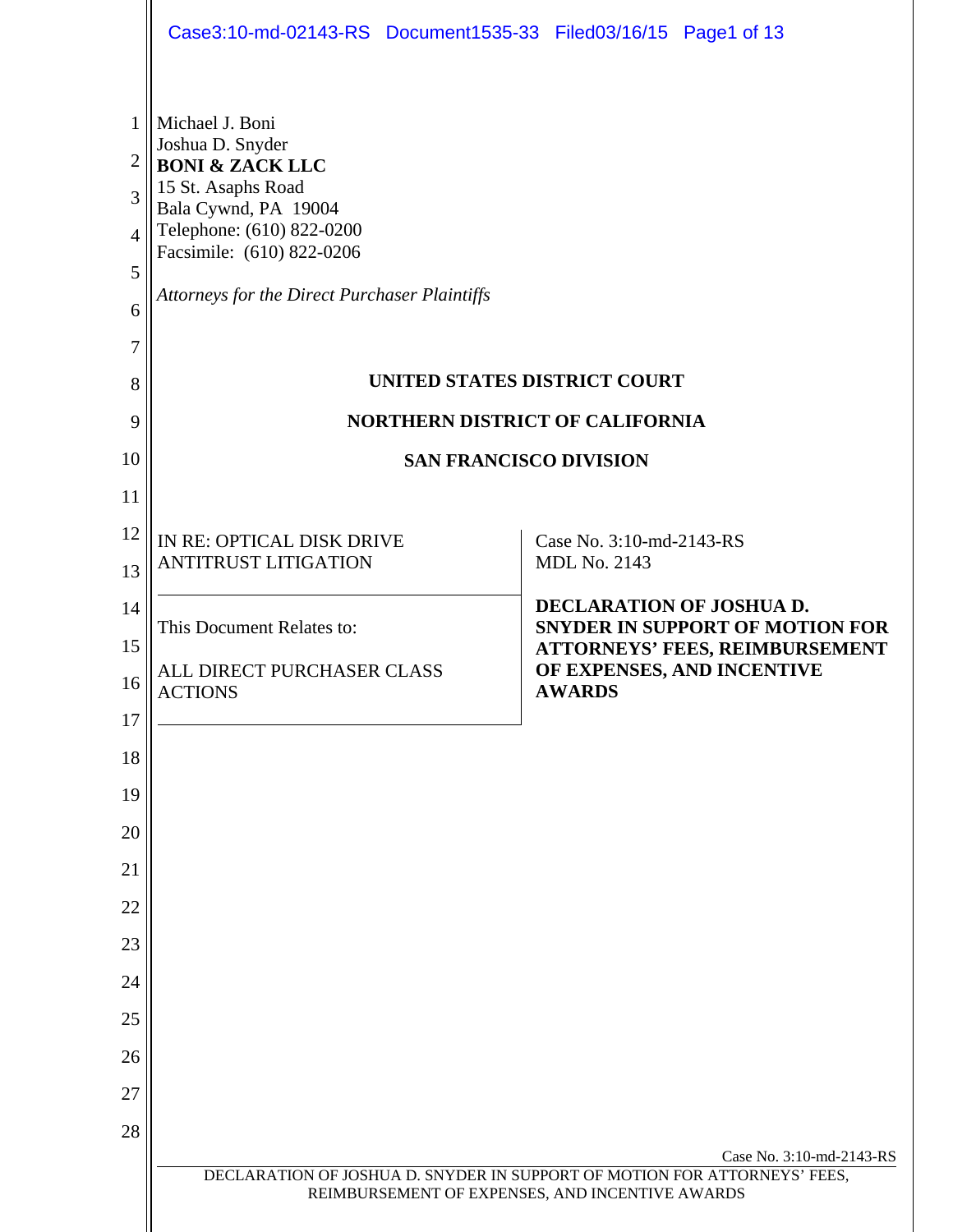1 I, Joshua D. Snyder, declare and state as follows:

2 3 4 5 6 1. I am an attorney of the law firm of Boni & Zack LLC. I submit this declaration in support of Direct Purchaser Plaintiffs ("DPP") joint application for an award of attorneys' fees in connection with the services rendered in this litigation. I make this Declaration based on my own personal knowledge, and if called as a witness, I could and would competently testify to the matters stated herein.

7 8 9 10 2. My firm has served as counsel to Gregory Starrett and as counsel for the Direct Purchaser Class ("Class") throughout the course of this litigation. The background and experience of Boni & Zack LLC attorneys who worked on this matter are summarized in the biographies attached hereto as Exhibit 1.

11 12 13 14 3. Boni & Zack LLC has prosecuted this litigation solely on a contingent-fee basis, and has been at risk that it would not receive any compensation for prosecuting claims against the Defendants. While Boni & Zack LLC devoted its time and resources to this matter, it has foregone other legal work for which it would have been compensated.

15 16 4. During the pendency of the litigation, Boni & Zack LLC performed work related to the representation of plaintiff Gregory Starrett, including assistance with plaintiffs' discovery.

17 18 19 20 21 22 23 24 5. Attached hereto as Exhibit 2 is my firm's total hours and lodestar, computed at historical rates, for the period of May 7, 2010 through December 31, 2014. This period reflects the time spent after the appointment of the Chairman of the Executive Committee for the DPPs (the "Chairman") in this litigation. The total number of hours spent by Boni  $\&$  Zack LLC during this period of time was 14.75 hours, with a corresponding lodestar of \$9,368.75. This summary was prepared from contemporaneous, daily time records regularly prepared and maintained by my firm. The lodestar amount reflected in Exhibit 2 is for work assigned by the Chairman, and was performed by professional staff at my law firm for the benefit of the Class.

25 26 6. The hourly rates for the attorneys and professional support staff in my firm included in Exhibit 2 are the usual and customary hourly rates charged by Boni & Zack LLC.

27

7. My firm has expended a total of \$32.96 in unreimbursed costs and expenses in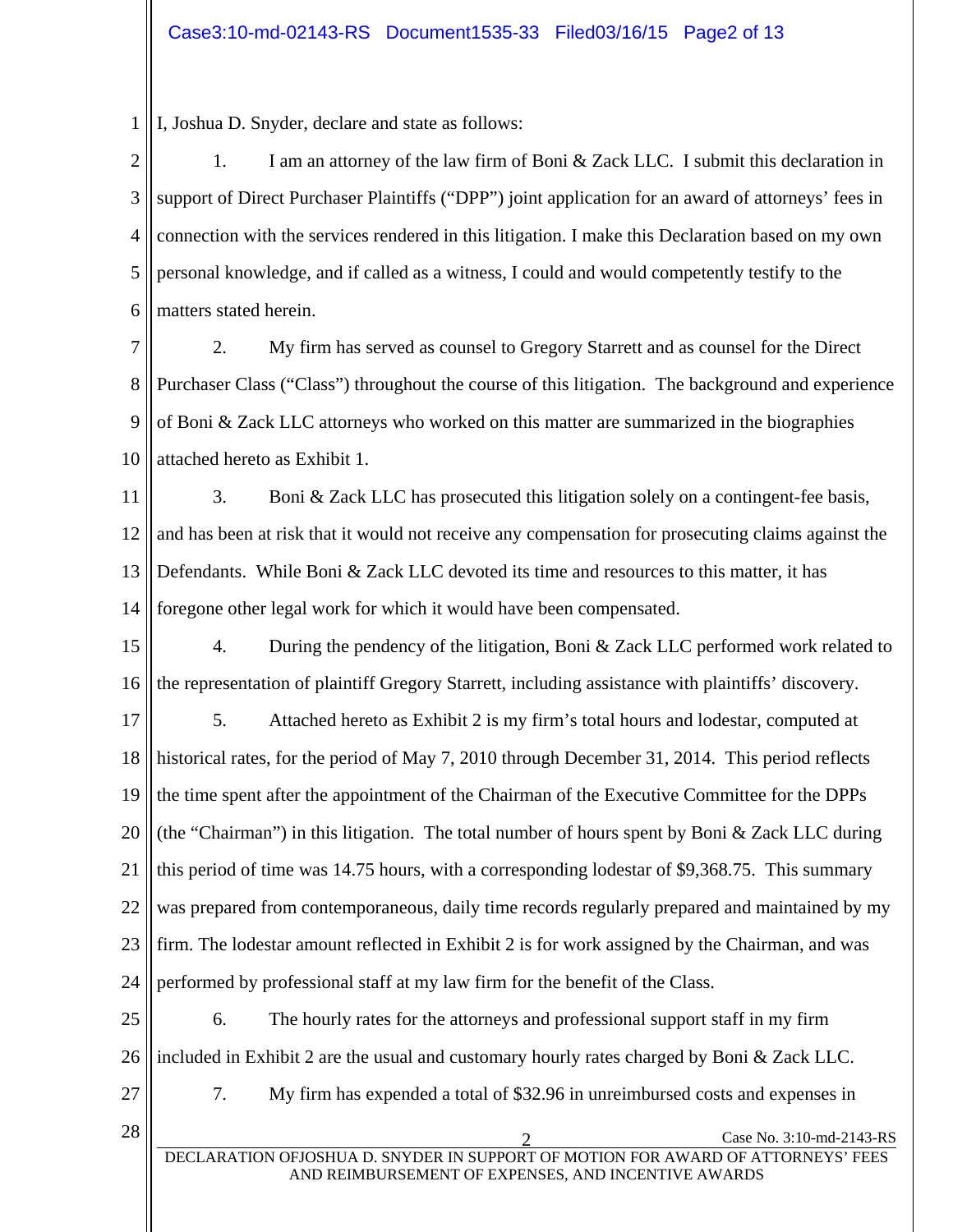# Case3:10-md-02143-RS Document1535-33 Filed03/16/15 Page3 of 13

connection with the prosecution of this litigation. These costs and expenses are broken down in  $\mathbf{1}$  $\overline{2}$ the chart attached hereto as Exhibit 3. They were incurred on behalf of Direct Purchaser Plaintiffs 3 by my firm on a contingent basis, and have not been reimbursed. The expenses incurred in this action are reflected on the books and records of my firm. These books and records are prepared 4 5 from expense vouchers, check records and other source materials and represent an accurate recordation of the expenses incurred. 6

 $\overline{7}$ 8. I have reviewed the time and expenses reported by my firm in this case which are 8 included in this declaration, and I affirm that they are true and accurate.

9 I declare under penalty of perjury under the laws of the United States of America that the foregoing is true and correct. Executed on this  $\lambda$  day of February, 2015 at Bala Cynwyd, 10 Pennsylvania. 11

12

13

14

15

16

17

18

19

20

21

22

23

24

25

26

27

28

**JOSHUAD.**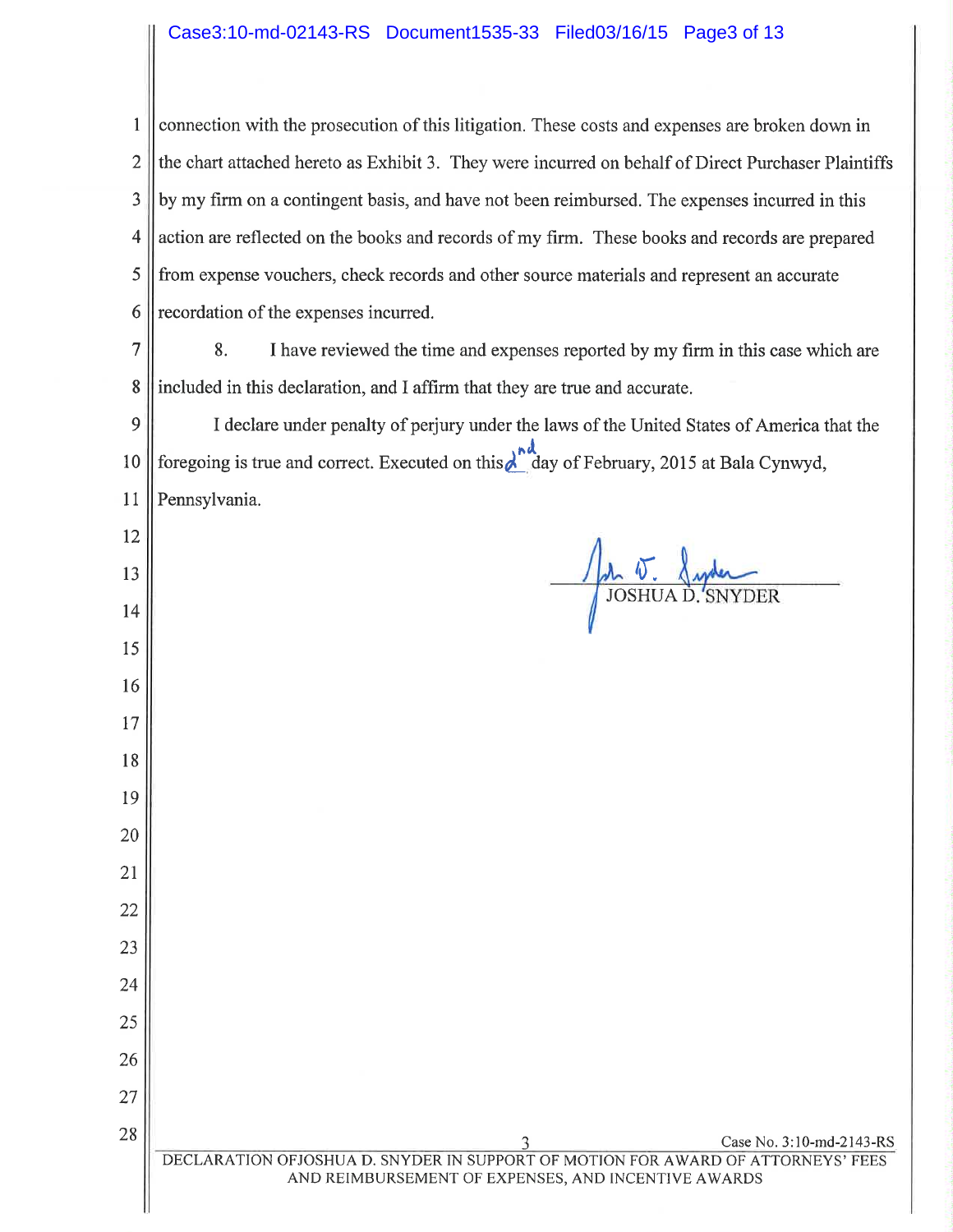Case3:10-md-02143-RS Document1535-33 Filed03/16/15 Page4 of 13

# **EXHIBIT 1**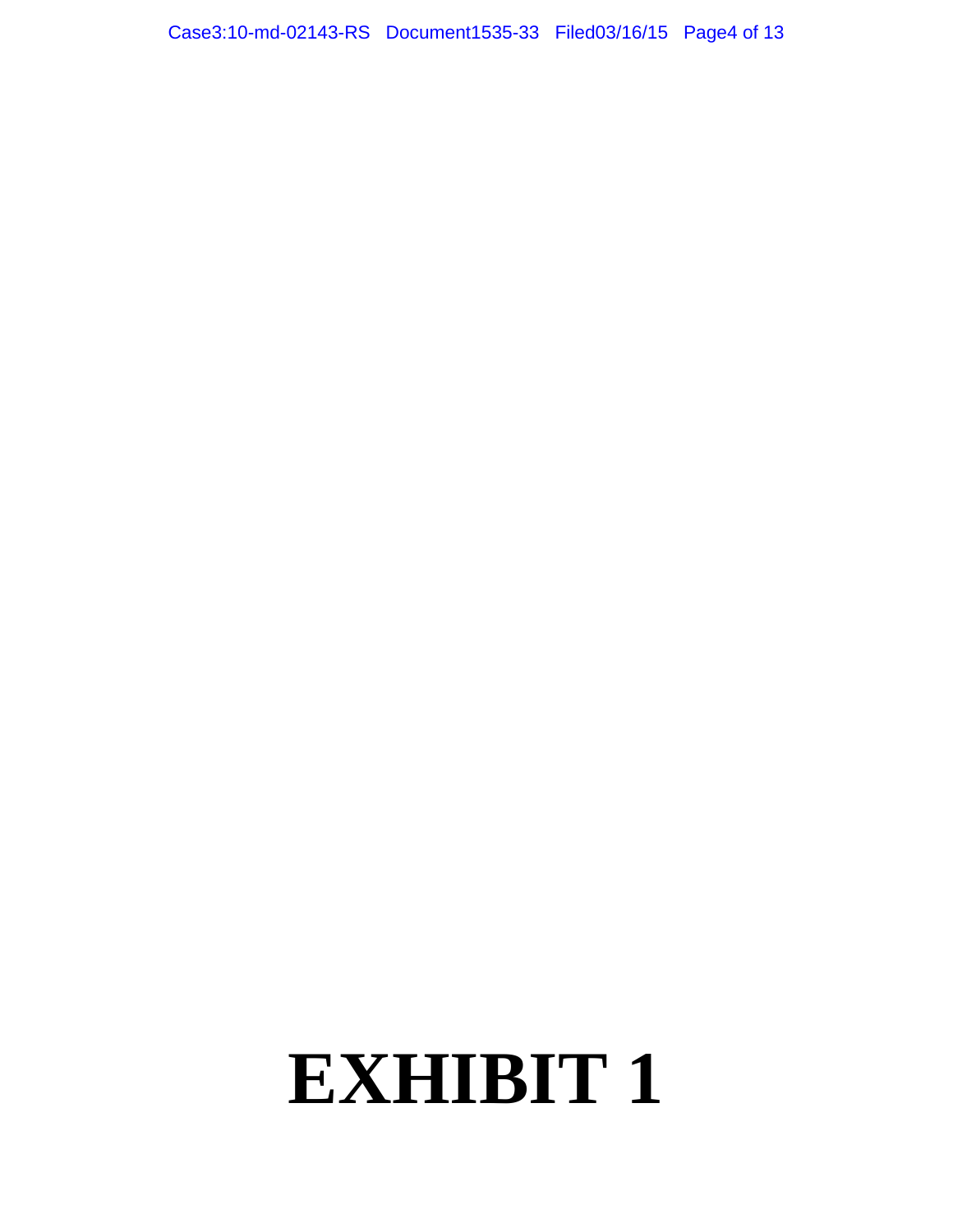**15 St. Asaphs Road Bala Cynwyd, PA 19004**

**610-822-0200 (phone) 610-822-0206 (fax)** 

| Home               |  |
|--------------------|--|
| Lawyers            |  |
| Michael J. Boni    |  |
| Joanne Zack        |  |
| Joshua D. Snyder   |  |
| John E. Sindoni    |  |
| <b>Julie Fuchs</b> |  |
| Cases              |  |
| Contact Us         |  |

Michael J. Boni **Email: MBoni@bonizack.com Phone:** 610 822 0201



**Michael J. Boni co-founded Boni and Zack LLC in March 2007 after practicing complex commercial litigation at Kohn, Swift and Graf, P.C. for 14 years, another complex commercial litigation firm before that, and Schnader Harrison Segal & Lewis beginning in 1988. He specializes in antitrust, copyright, consumer and class action litigation.**

# **Education**

Mr. Boni graduated from the University of Pennsylvania School of Law in 1988, received an M.A. degree in psychology from the University of Connecticut, and received an A.B. degree from Albright College.

# **Experience**

**Mr. Boni has served as lead counsel in a number of complex matters, including:**

- Authors Guild, et al. v. Google Inc., No. 05-CV-8136-JES (S.D.N.Y.) (copyright infringement class action settlement negotiations pending concerning the Google Book Search program);
- In re Literary Works in Electronic Databases Copyright Litig., MDL No. 1379 (S.D.N.Y.) (\$18 million copyright class action settlement approved and on appeal);
- Random House, Inc. v. Rosetta Books, LLC, et al., No. 01-Civ-1728 (S.D.N.Y.) (successful defense against copyright infringement claims brought by Random House against e-book publisher Rosetta Books);
- In re Pillar Point Partners Antitrust and Patent Litig., MDL No. 1202 (D. Ariz.) (\$50 million antitrust class action settlement approved);
- In re Western States Wholesale Natural Gas Antitrust Litig., MDL No. 1566 (D. Nev.) (\$25 million antitrust class action settlement approved);
- ◾ Mikhail, et al. v. Toshiba America Information Systems, Inc., No. BC 278163 (Superior Ct. Cal.) (\$32 million consumer class action settlement approved);
- Anderson v. Toshiba America Information Systems, Inc., BC 299977 (Cal. Sup. Ct., L.A. County) (consumer class action settlement approved);
- In re Yahoo! Litig., CV06-2737-CAS (C.D. Cal.) (class action settlement approved on behalf of Yahoo's advertising customers for alleged unfair business practices; settlement approved);
- Next Proteins International v. Radonsky, et al., No. BC 304799 (Superior Ct. Cal.) (consumer class action settlement approved);
- In re RF Tags Antitrust Litig., No. 02-CV-3730 (D.N.J.) (\$4.6 million antitrust class action settlement approved);
- Pilkington, et al. v. U.S.Search.com, No. BC 234858 (Superior Ct. Cal.) (\$1 million consumer class action settlement approved);
- True Communication, Inc., d/b/a Metrodate.com v. The Gator Corporation, No. CIV 430620 (Superior Ct. Cal.) (unfair competition class action settlement approved);
- Miller v. Pep Boys, Inc., et al., No. 0201-41489 (C.C.P. Phila. Cy.) (consumer class action settlement approved);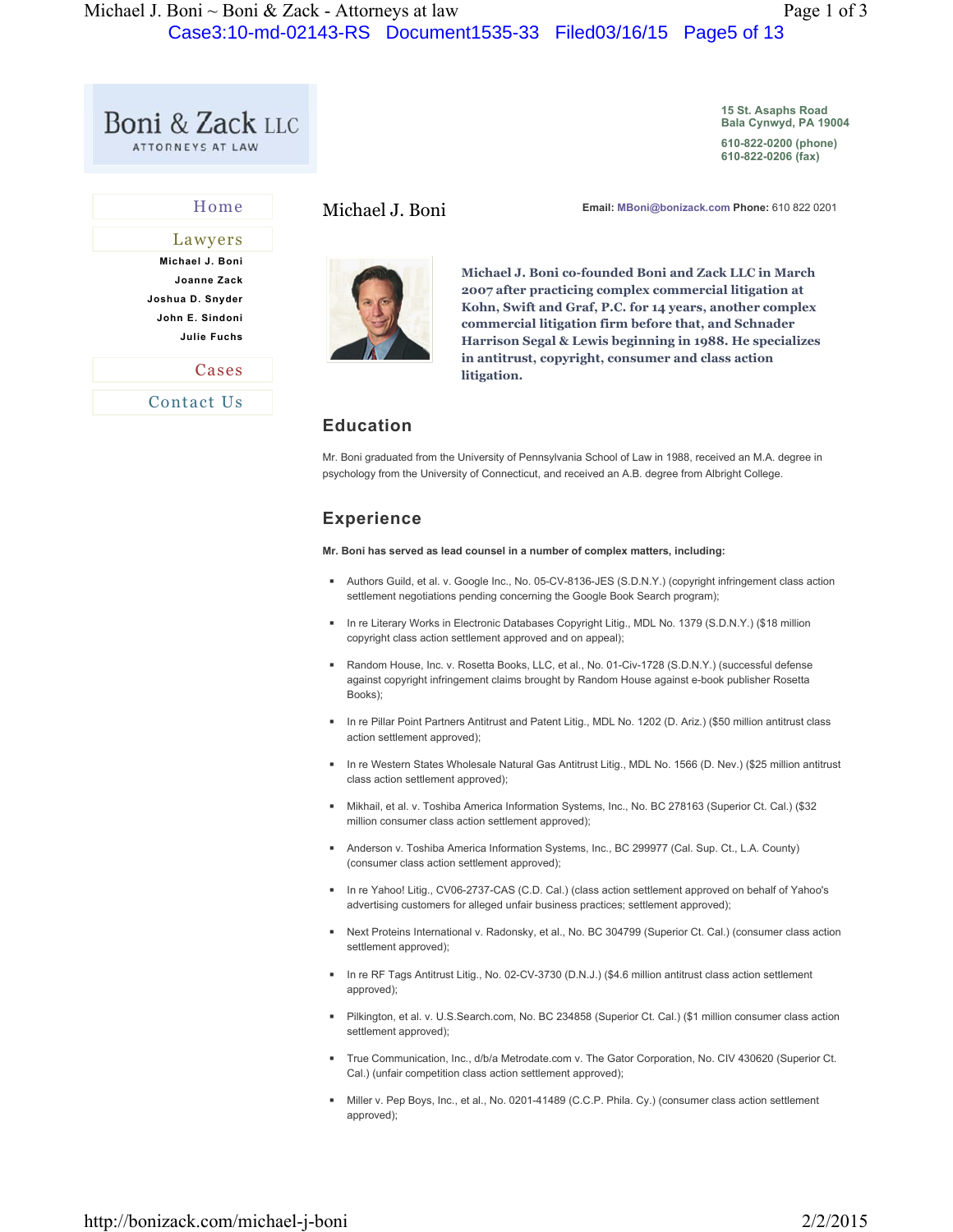- Kleeman v. Verizon Communications Inc., et al. (\$24 million consumer class action settlement approved);
- In re Rio Hair Naturalizer Products Liability Litig., MDL No. 1055 (E.D. Mich.) (\$4.5 million product liability class action settlement approved);
- In re AMC Shareholder Derivative Litig., No. 12855 (Del. Chancery) (\$2.2 million settlement approved);
- Winigrad v. Franklin Electronics (Superior Ct. N.J.) (consumer class action settlement approved);
- Pacillo v. Philips Electronics (Superior Ct. N.J.) (consumer class action settlement approved).

In its opinion granting final settlement approval in Rio, the court stated that "the work of [lead counsel] and the manner in which they conducted themselves exhibited the very highest level of professionalism and competence in our legal system." 1996 U.S. Dist. LEXIS 20440, \*57 (E.D. Mich. December 20, 1996).

#### **Mr. Boni has served on the Executive Committee in a number of complex matters, including:**

- In re: OSB Antitrust Litig., Master File No. 06-CV-00826 (E.D. Pa.) (\$120 million antitrust class action settlement approved);
- In re: Sovereign Bancorp, Inc. Shareholders Litig., Nov. Term 2008, Case 2587 (Phila. C.C.P.) (shareholder class and derivative action settlement approved);
- In re: Payment Card Interchange Fee and Merchant Discount Antitrust Litig., No. 05-md-1720 (E.D.N.Y.) (antitrust class action pending).

#### **In addition, Mr. Boni has played an integral role in the prosecution of other complex matters:**

- In re Relafen Antitrust Litig., Master File No. 01-12239 (D. Mass.) (\$175 million antitrust class action settlement approved);
- In re Disposable Contact Lens Antitrust Litig., MDL Docket No. 1030 (M.D. Fla.) (\$75 million antitrust class action settlement approved);
- Schwab v. America Online, Inc., No. 96 CH 13732 (Cook County, Ill.) (consumer class action settlement approved);
- In re: Intelligent Electronics, Inc. Securities Litig., Master File No. 92-CV-1905 (E.D. Pa.) (\$10 million securities class action settlement approved);
- In re Lockheed Securities Litig., Master File No. CV89-6745-TJH (Bx) (C.D. Ca.) (\$17 million securities class action settlement approved);
- In re Orion Securities Litig., Civil Action No. 91-3304 DT (JRx) (E.D.N.Y.)(securities class action settlement approved);
- In re Budd Pension Plan Litig., Master File No. 91-4082 (E.D. Pa.) (ERISA class action settlement approved);
- In re: Toys "R" Us Antitrust Litig., MDL Docket No. 1211 (E.D.N.Y.) (antitrust class action settlement approved);
- First Eastern Corporation, et al. v. Mainwaring, et al., Civil Action No. 92-CV-1176 (RLB) (E.D. Pa.) (securities class action settlement approved).

**Mr. Boni was named one of Pennsylvania's "Super Lawyers" in 2005, 2006, 2007, 2008, 2009 and 2010.**

#### **Other Information**

Mr. Boni is admitted to practice in Pennsylvania, the Supreme Court of the United States, the United States Courts of Appeals for the Second, Third, Sixth and Ninth Circuits, and the United States District Courts for the Eastern District of Pennsylvania, Northern District of California, and Eastern District of Michigan.

Mr. Boni is a past Chair of the Board of Directors of the Anti-Defamation League (Metropolitan Philadelphia Board), and has long been a member of the Board of Directors of Community Legal Services in Philadelphia and serves on that Board's Leadership Council. In May 2010, Mr. Boni was a recipient of Community Legal Services's Equal Justice Award. Mr. Boni is married with three children.

**Law.com article on Michael Boni**

**Download printable version (pdf)**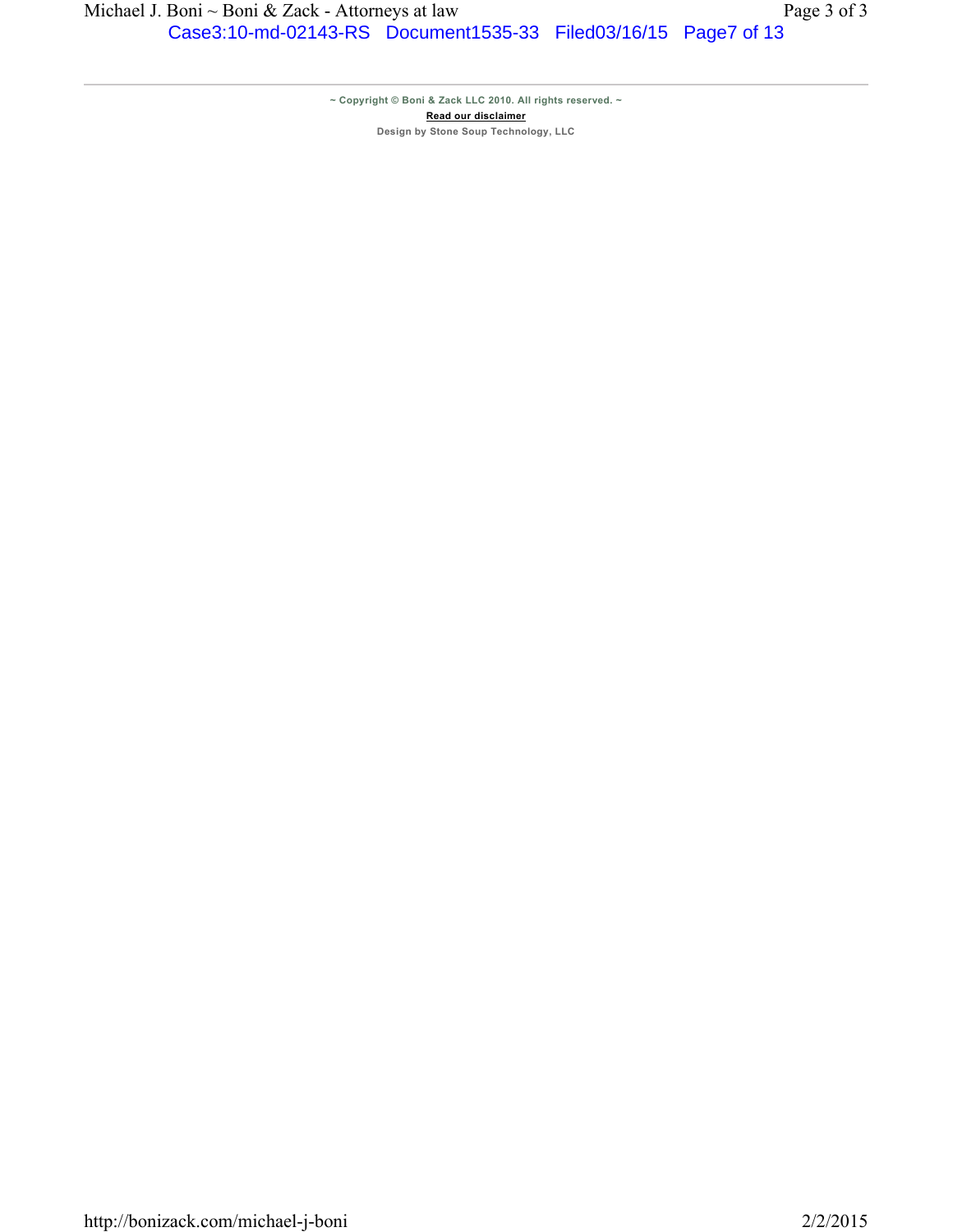| <b>Boni &amp; Zack LLC</b> |  |  |
|----------------------------|--|--|
| ATTORNEYS AT LAW           |  |  |

Home

**15 St. Asaphs Road Bala Cynwyd, PA 19004**

**610-822-0200 (phone) 610-822-0206 (fax)** 

| Lawyers                                                   |  |
|-----------------------------------------------------------|--|
| Michael J. Boni<br>Joanne Zack                            |  |
| Joshua D. Snyder<br>John E. Sindoni<br><b>Julie Fuchs</b> |  |
| Cases                                                     |  |
| Contact Us                                                |  |

Joshua D. Snyder **Email: JSnyder@bonizack.com Phone:** 610 822 0203



**Joshua D. Snyder has been with Boni & Zack LLC since it opened in March 2007 and became a partner in 2008. His practice focuses on complex litigation, including antitrust, consumer protection, copyright, ERISA, and securities class actions.**

#### **Education**

Mr. Snyder is a graduate of the Pennsylvania State University (B.A., History, B.A. Philosophy 1998) and the Harvard Law School (J.D. 2001), where he was a member of the Harvard Legal Aid Bureau.

### **Experience**

**Mr. Snyder is participating or has participated in the following cases, among others:**

- The Authors Guild, et al. v. Google Inc., No. 05-CV-8136 (S.D.N.Y.);
- In re Apple In-App Purchase Litigation, Master File No. 11-CV-1758 (N.D. Cal.);
- In re Automotive Refinishing Paint Antitrust Litigation, MDL Docket No. 1426 (E.D. Pa.);
- In re Domestic Drywall Antitrust Litigation, MDL No. 2437, 13-MD-2437 (E.D. Pa.);
- In re Foreign Exchange Benchmark Rates Antitrust Litigation, No. 1:13-cv-07789-LGS (S.D.N.Y.);
- In re Freelance Works in Literary Databases Copyright Litigation, MDL No. 1379 (S.D.N.Y.);
- Garber, et al. v. Office of the Commissioner of Baseball, et al., No. 12-cv-3704 (SAS) (S.D.N.Y.); Laumann, et al. v. National Hockey League, et al., No. 12-cv-1817 (SAS) (S.D.N.Y.);
- In re LIBOR -Based Financial Instruments Antitrust Litigation, No. 11-MD-2262 (NRB) (S.D.N.Y.);
- In re OSB Antitrust Litigation, Civ. A. No. 06-0826 (E.D. Pa.);
- In re Payment Card Interchange Fee & Merchant Discount Antitrust Litigation, No. 05-md-1720 (E.D.N.Y.);
- In re Rail Freight Fuel Surcharge Antitrust Litigation, MDL No. 1869 (D.D.C.);
- In re Sovereign Bancorp Inc. Shareholders Litigation, Nov. Term, 2008, No. 2587 (Phila. Cty. Ct. Common Pleas);
- In re Steel Antitrust Litigation, No. 08-cv-5214 (N.D. III.);
- In re Urethane (Polyether Polyols) Antitrust Litigation, MDL No. 1616 (D. Kan.);
- Webster v. Hercules, Inc., Civ. A. No. 05-6404 (E.D. Pa.);
- In re Western States Wholesale Natural Gas Antitrust Litigation, MDL No. 1566 (D. Nev.);
- In re Yahoo! Litigation, No. 06-2737 (C.D. Cal).

**Mr. Snyder has been named one of Pennsylvania's "Super Lawyers Rising Stars" in each Rising Stars publication from 2008 through 2014. Mr. Snyder recently served as co-lead counsel in In re Apple In-App Purchase Litigation, a case in which the court recognized the work of plaintiffs' counsel as "clear, cogent, and direct."**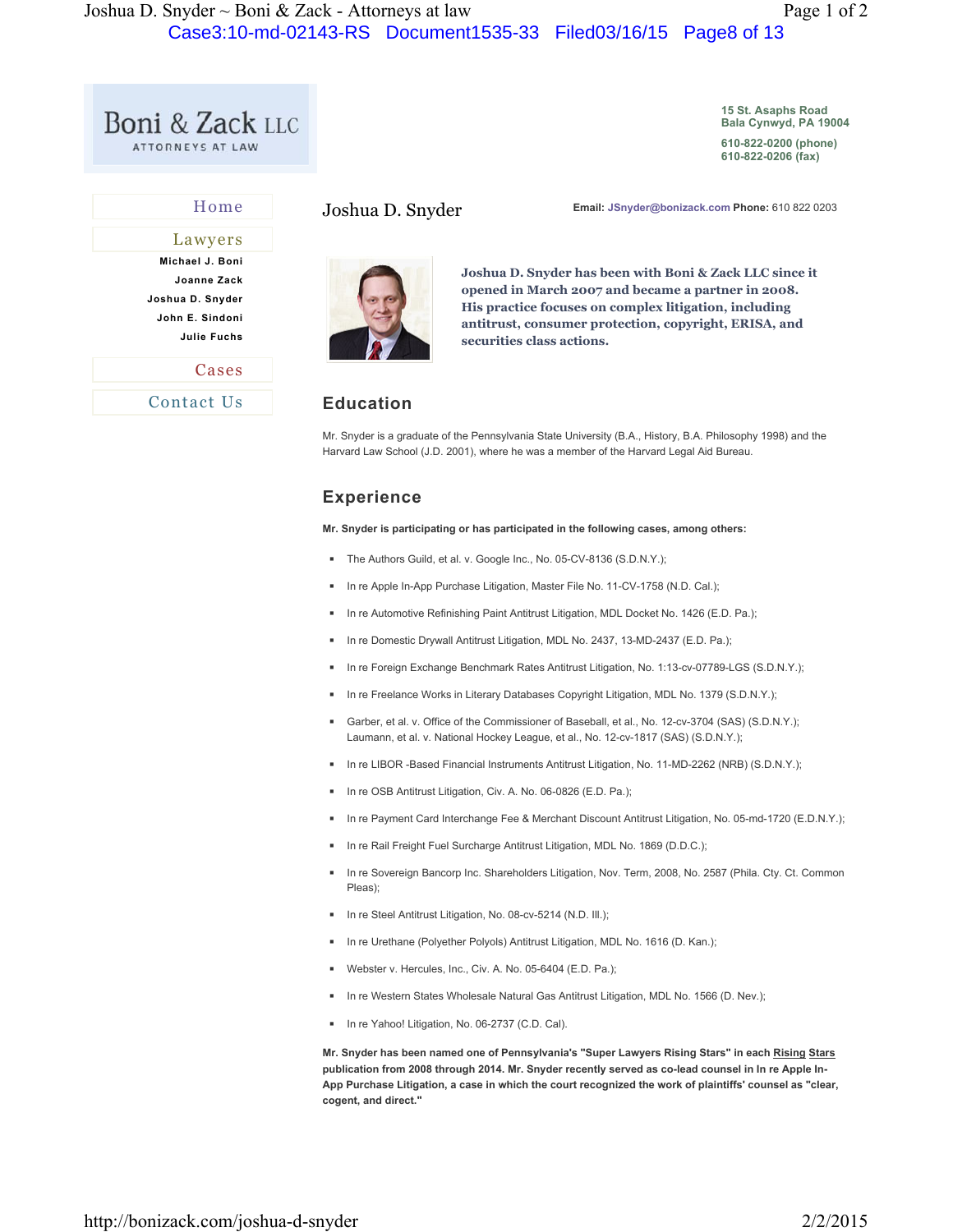#### **Other Information**

Prior to joining Boni & Zack, Mr. Snyder was an associate with Kohn, Swift & Graf, P.C., where his practice also focused on complex litigation. Following law school, he served as a law clerk to the Honorable Berle M. Schiller of the United States District Court for the Eastern District of Pennsylvania and to the Honorable Thomas L. Ambro of the United States Court of Appeals for the Third Circuit.

He has handled a variety of pro bono matters, including First Amendment litigation and criminal proceedings. Mr. Snyder regularly serves as a judge in law school moot court competitions.

**Download printable version (pdf)**

**~ Copyright © Boni & Zack LLC 2010. All rights reserved. ~ Read our disclaimer Design by Stone Soup Technology, LLC**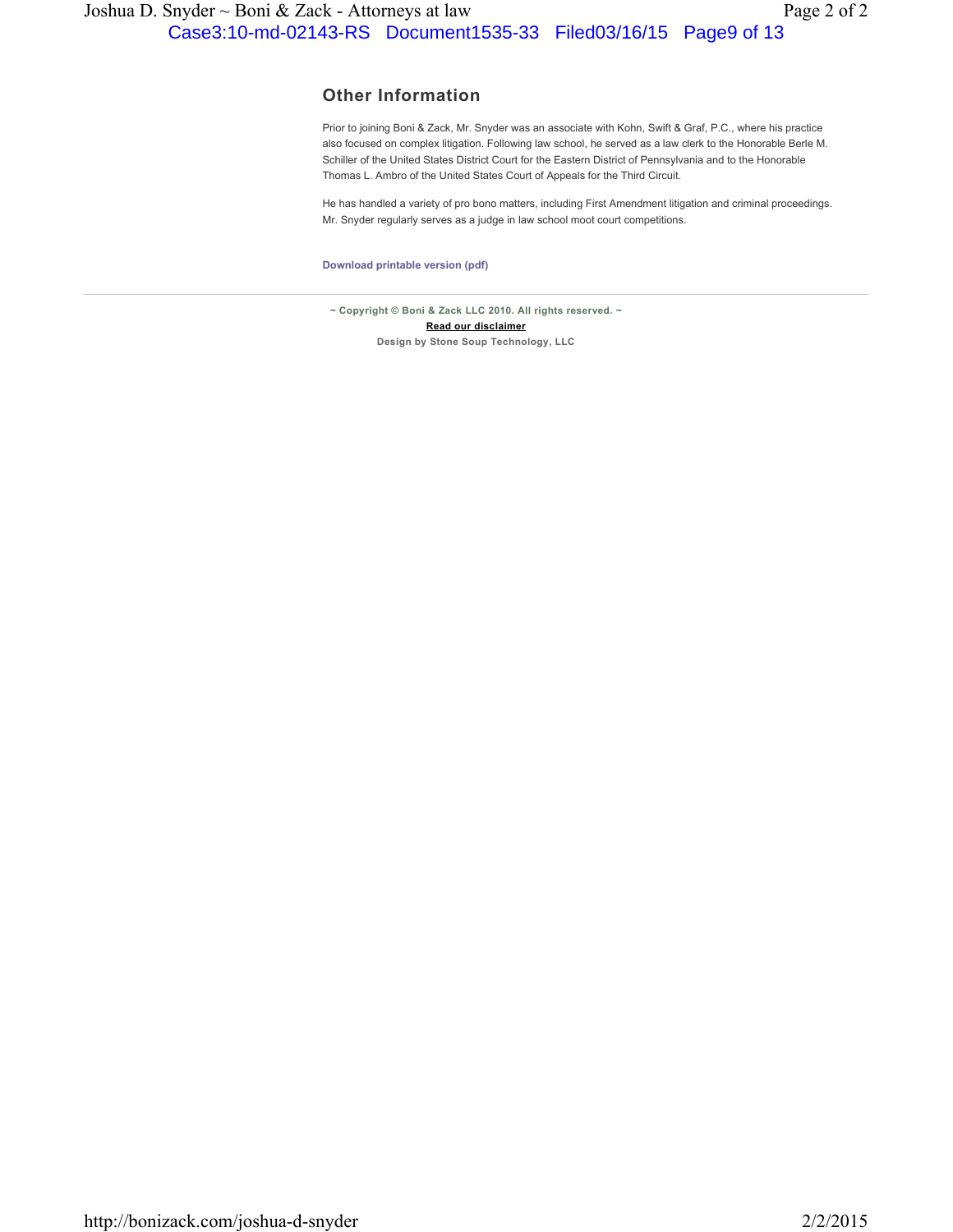# **EXHIBIT 2**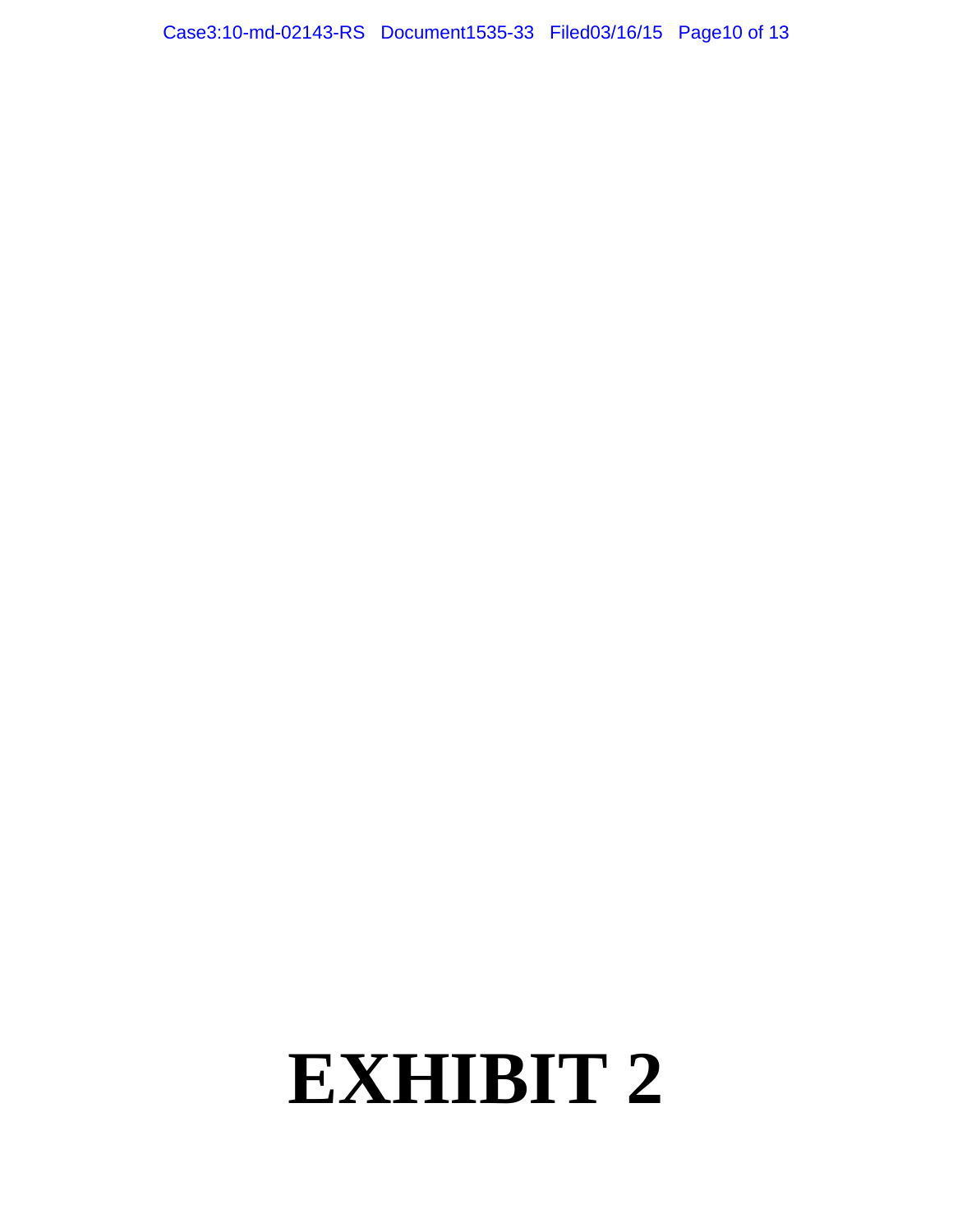# **EXHIBIT 2**

# *In re Optical Disk Drive Antitrust Litigation*, Case No. 3:10-md-2143-RS **BONI & ZACK LLC**  Reported Hours and Lodestar May 7, 2010 through December 31, 2014

# **TIME REPORT**

| <b>NAME</b>          | <b>TOTAL</b><br><b>HOURS</b> | <b>HISTORICAL</b><br><b>HOURLY</b><br><b>RATE</b> | <b>LODESTAR</b> |  |  |  |
|----------------------|------------------------------|---------------------------------------------------|-----------------|--|--|--|
| <b>ATTORNEYS</b>     |                              |                                                   |                 |  |  |  |
| Joshua D. Snyder (P) | 2.25                         | \$500                                             | \$1,125.00      |  |  |  |
| Joshua D. Snyder (P) | .25                          | \$525                                             | \$131.25        |  |  |  |
| Joshua D. Snyder (P) | 1.25                         | \$550                                             | \$687.50        |  |  |  |
| Michael J. Boni (P)  | 11.00                        | \$675                                             | \$7,425.00      |  |  |  |
|                      |                              |                                                   |                 |  |  |  |
|                      |                              |                                                   |                 |  |  |  |
|                      |                              |                                                   |                 |  |  |  |
|                      |                              |                                                   |                 |  |  |  |
|                      |                              |                                                   |                 |  |  |  |
|                      |                              |                                                   |                 |  |  |  |
|                      |                              |                                                   |                 |  |  |  |
|                      | NON-ATTORNEYS                |                                                   |                 |  |  |  |
| n/a                  |                              |                                                   |                 |  |  |  |
|                      |                              |                                                   |                 |  |  |  |
|                      |                              |                                                   |                 |  |  |  |
|                      |                              |                                                   |                 |  |  |  |
|                      |                              |                                                   |                 |  |  |  |
|                      |                              |                                                   |                 |  |  |  |
|                      |                              |                                                   |                 |  |  |  |
|                      |                              |                                                   |                 |  |  |  |
| <b>TOTAL:</b>        | 14.75                        |                                                   | \$9,368.75      |  |  |  |

(P) Partner (OC) Of Counsel (A) Associate (PL) Paralegal (LC) Law Clerk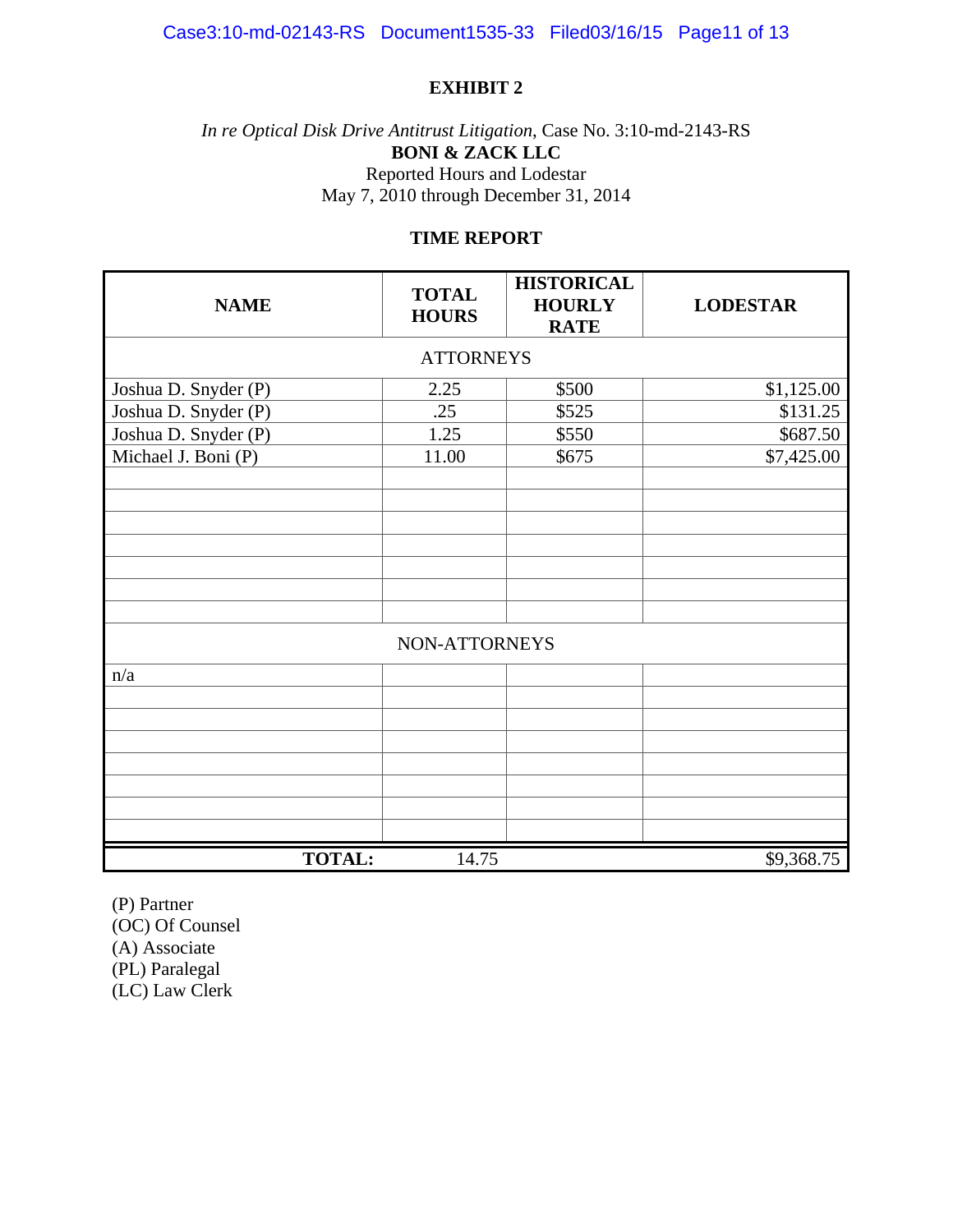# **EXHIBIT 3**